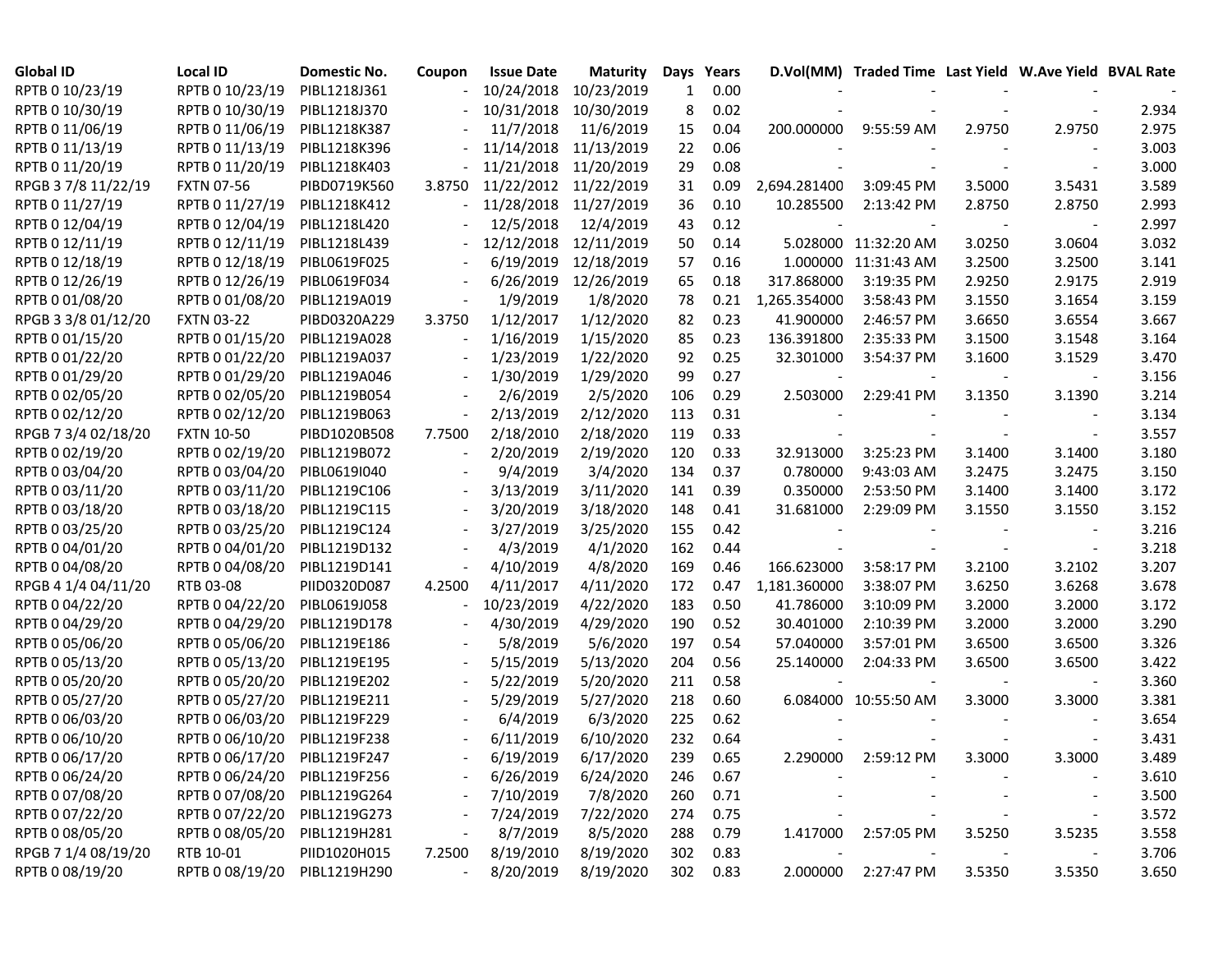| <b>Global ID</b>     | <b>Local ID</b>   | Domestic No. | Coupon  | <b>Issue Date</b> | <b>Maturity</b>                     |     | Days Years |                              | D.Vol(MM) Traded Time Last Yield W.Ave Yield BVAL Rate |        |                          |       |
|----------------------|-------------------|--------------|---------|-------------------|-------------------------------------|-----|------------|------------------------------|--------------------------------------------------------|--------|--------------------------|-------|
| RPGB 3 3/8 08/20/20  | <b>FXTN 05-73</b> | PIBD0520H735 | 3.3750  | 8/20/2015         | 8/20/2020                           | 303 | 0.83       | 194.190000                   | 3:30:33 PM                                             | 3.7450 | 3.7297                   | 3.753 |
| RPTB 0 09/02/20      | RPTB 0 09/02/20   | PIBL1219I306 |         | 9/4/2019          | 9/2/2020                            | 316 | 0.87       |                              |                                                        |        |                          | 3.674 |
| RPGB 6 1/8 09/16/20  | <b>FXTN 10-51</b> | PIBD1020I510 | 6.1250  | 9/16/2010         | 9/16/2020                           | 330 | 0.90       |                              | 0.550000 11:33:28 AM                                   | 3.8050 | 3.8050                   | 3.786 |
| RPTB 0 09/16/20      | RPTB 0 09/16/20   | PIBL1219I315 |         | 9/18/2019         | 9/16/2020                           | 330 | 0.90       | 14.660000                    | 2:49:34 PM                                             | 3.5500 | 3.5500                   | 3.624 |
| RPTB 0 10/07/20      | RPTB 0 10/07/20   | PIBL1219J323 |         | 10/9/2019         | 10/7/2020                           | 351 | 0.96       | 39.615000                    | 2:51:11 PM                                             | 3.5900 | 3.5761                   | 3.589 |
| RPTB 0 10/21/20      | RPTB 0 10/21/20   | PIBL1219J332 |         | 10/23/2019        | 10/21/2020                          | 365 | 1.00       | 41.262000                    | 3:08:20 PM                                             | 3.5550 | 3.5574                   | 3.580 |
| RPGB 5 7/8 12/16/20  | <b>FXTN 10-52</b> | PIBD1020L525 | 5.8750  | 12/16/2010        | 12/16/2020                          | 421 | 1.15       | 2.000000                     | 3:51:39 PM                                             | 4.0000 | 4.0000                   | 3.789 |
| RPGB 4 1/4 01/25/21  | <b>FXTN 03-23</b> | PIBD0321A236 | 4.2500  | 1/25/2018         | 1/25/2021                           | 461 | 1.26       | 160.500000                   | 3:23:58 PM                                             | 3.8400 | 3.8301                   | 3.878 |
| RPGB 7 3/8 03/03/21  | RTB 10-02         | PIID1021C027 | 7.3750  | 3/3/2011          | 3/3/2021                            | 498 | 1.36       |                              | 1.500000 11:00:21 AM                                   | 3.9250 | 3.9250                   | 3.823 |
| RPGB 3 1/2 03/20/21  | <b>FXTN 07-57</b> | PIBD0721C574 | 3.5000  | 3/20/2014         | 3/20/2021                           | 515 | 1.41       |                              | 10.000000 10:40:39 AM                                  | 3.8400 | 3.8400                   | 3.847 |
| RPGB 6 1/2 04/28/21  | <b>FXTN 10-53</b> | PIBD1021D531 | 6.5000  | 4/28/2011         | 4/28/2021                           | 554 | 1.52       |                              |                                                        |        |                          | 3.844 |
| RPGB 4 7/8 06/13/21  | RTB 03-09         | PIID0321F092 | 4.8750  | 6/13/2018         | 6/13/2021                           | 600 | 1.64       | 213.200000                   | 3:27:45 PM                                             | 3.8650 | 3.8674                   | 3.831 |
| RPGB 5 3/4 10/20/21  | RTB 10-03         | PIID1021J039 | 5.7500  | 10/20/2011        | 10/20/2021                          | 729 | 2.00       |                              | 0.010000 11:46:17 AM                                   | 3.8250 | 3.8250                   | 3.932 |
| RPGB 5 3/4 11/24/21  | <b>FXTN 10-55</b> | PIBD1021K551 | 5.7500  | 11/24/2011        | 11/24/2021                          | 764 | 2.09       |                              | 30.000000 10:25:19 AM                                  | 4.0150 | 4.0075                   | 3.929 |
| RPGB 63/8 01/19/22   | <b>FXTN 10-54</b> | PIBD1022G545 | 6.3750  | 7/19/2011         | 1/19/2022                           | 820 | 2.25       |                              |                                                        |        | $\overline{\phantom{a}}$ | 3.959 |
| RPGB 4 01/26/22      | <b>FXTN 05-74</b> | PIBD0522A747 | 4.0000  | 1/26/2017         | 1/26/2022                           | 827 | 2.26       | 100.150000                   | 3:39:38 PM                                             | 3.9450 | 3.9387                   | 3.937 |
| RPGB 15 03/14/22     | <b>FXTN 20-02</b> | PIBD2022C021 | 15.0000 | 3/14/2002         | 3/14/2022                           | 874 | 2.39       |                              |                                                        |        | $\overline{\phantom{a}}$ | 3.971 |
| RPGB 4 3/4 07/04/22  | <b>FXTN 03-24</b> | PIBD0322G247 | 4.7500  | 7/4/2019          | 7/4/2022                            | 986 | 2.70       | 326.640000                   | 3:33:37 PM                                             | 3.9500 | 3.9249                   | 3.920 |
| RPGB 4 7/8 08/02/22  | <b>FXTN 10-56</b> | PIBD1022H562 | 4.8750  | 8/2/2012          | 8/2/2022 1,015                      |     | 2.78       |                              |                                                        |        |                          | 4.025 |
| RPGB 4 3/4 09/13/22  | <b>FXTN 10-57</b> | PIBD1022I570 | 4.7500  | 9/13/2012         | 9/13/2022 1,057                     |     | 2.89       |                              |                                                        |        |                          | 4.041 |
| RPGB 12 3/4 10/17/22 | <b>FXTN 20-03</b> | PIBD2022J033 | 12.7500 | 10/17/2002        | 10/17/2022 1,091                    |     | 2.99       |                              |                                                        |        |                          | 4.054 |
| RPGB 4 5/8 12/04/22  | RTB 05-11         | PIID0522L114 | 4.6250  | 12/4/2017         | 12/4/2022 1,139                     |     | 3.12       | 39.570000                    | 3:33:51 PM                                             | 4.0500 | 4.0245                   | 4.028 |
| RPGB 4 12/06/22      | <b>FXTN 10-58</b> | PIBD1022L585 | 4.0000  | 12/6/2012         | 12/6/2022 1,141                     |     | 3.12       |                              | 0.010000 11:40:01 AM                                   | 3.9500 | 3.9500                   | 4.073 |
| RPGB 13 02/20/23     | <b>FXTN 20-04</b> | PIBD2023B048 | 13.0000 | 2/20/2003         | 2/20/2023 1,217                     |     | 3.33       |                              |                                                        |        |                          | 4.102 |
| RPGB 5 1/2 03/08/23  | <b>FXTN 05-75</b> | PIBD0523C752 | 5.5000  | 3/8/2018          | 3/8/2023 1,233                      |     | 3.38       | 43.735625                    | 3:26:37 PM                                             | 4.0500 | 4.0698                   | 4.076 |
| RPGB 3 1/2 04/21/23  | <b>FXTN 07-58</b> | PIBD0723D588 | 3.5000  | 4/21/2016         | 4/21/2023 1,277                     |     | 3.50       |                              | 584.540000 11:41:11 AM                                 | 4.0500 | 4.1250                   | 4.123 |
| RPGB 11 7/8 05/29/23 | <b>FXTN 20-05</b> | PIBD2023E054 | 11.8750 | 5/29/2003         | 5/29/2023 1,315                     |     | 3.60       | 7.000000                     | 3:14:20 PM                                             | 4.1500 | 4.1500                   | 4.165 |
| RPGB 3 1/4 08/15/23  | RTB 10-04         | PIID1023H046 | 3.2500  | 8/15/2013         | 8/15/2023 1,393                     |     | 3.81       | 9.737000                     | 3:33:52 PM                                             | 4.3100 | 4.3144                   | 4.274 |
| RPGB 11 3/8 10/23/23 | <b>FXTN 20-06</b> | PIBD2023J068 | 11.3750 | 10/23/2003        | 10/23/2023 1,462                    |     | 4.00       |                              |                                                        |        |                          | 4.194 |
| RPGB 6 1/4 03/12/24  | RTB 05-12         | PIID0524C129 | 6.2500  | 3/12/2019         | 3/12/2024 1,603                     |     | 4.39       | 3,006.770000                 | 3:55:05 PM                                             | 4.1975 | 4.2021                   | 4.199 |
| RPGB 4 1/2 04/20/24  | <b>FXTN 07-59</b> | PIBD0724D595 | 4.5000  | 4/20/2017         | 4/20/2024 1,642                     |     | 4.50       |                              | 0.010000 11:41:02 AM                                   | 4.1750 | 4.1750                   | 4.200 |
| RPGB 12 3/8 06/03/24 | <b>FXTN 20-07</b> | PIBD2024F075 | 12.3750 | 6/3/2004          | 6/3/2024 1,686                      |     | 4.62       |                              |                                                        |        |                          | 4.270 |
| RPGB 12 7/8 08/05/24 | <b>FXTN 20-08</b> | PIBD2024H086 | 12.8750 | 8/5/2004          | 8/5/2024 1,749                      |     | 4.79       |                              |                                                        |        | $\overline{\phantom{a}}$ | 4.299 |
| RPGB 4 1/8 08/20/24  | <b>FXTN 10-59</b> | PIBD1024H595 | 4.1250  | 8/20/2014         | 8/20/2024 1,764                     |     | 4.83       |                              | 80.985000 11:37:21 AM                                  | 4.2000 | 4.3717                   | 4.377 |
| RPGB 4 1/4 10/17/24  | <b>FXTN 05-76</b> | PIBD0524J762 | 4.2500  | 10/17/2019        | 10/17/2024 1,822                    |     | 4.99       | 118.498000                   | 3:50:47 PM                                             | 4.2250 | 4.2250                   | 4.210 |
| RPGB 13 3/4 11/11/24 | <b>FXTN 20-09</b> | PIBD2024K091 |         |                   | 13.7500 11/11/2004 11/11/2024 1,847 |     | 5.06       |                              |                                                        |        |                          | 4.333 |
| RPGB 5 3/4 04/12/25  | <b>FXTN 07-61</b> | PIBD0725D618 | 5.7500  | 4/12/2018         | 4/12/2025 1,999                     |     |            | 5.47 1,051.030000 3:51:48 PM |                                                        | 4.4350 | 4.4000                   | 4.382 |
| RPGB 12 1/8 04/14/25 | <b>FXTN 20-10</b> | PIBD2025D103 | 12.1250 | 4/14/2005         | 4/14/2025 2,001                     |     | 5.48       |                              |                                                        |        |                          | 4.383 |
| RPGB 3 5/8 09/09/25  | <b>FXTN 10-60</b> | PIBD10251608 | 3.6250  | 9/9/2015          | 9/9/2025 2,149                      |     | 5.88       |                              | 10.460000 11:55:01 AM                                  | 4.5450 | 4.5435                   | 4.538 |
| RPGB 12 1/8 10/20/25 | <b>FXTN 20-11</b> | PIBD2025J116 | 12.1250 | 10/20/2005        | 10/20/2025 2,190                    |     | 6.00       |                              |                                                        |        |                          | 4.444 |
| RPGB 18 1/4 11/29/25 | <b>FXTN 25-01</b> | PIBD2525K015 | 18.2500 | 11/29/2000        | 11/29/2025 2,230                    |     | 6.11       |                              |                                                        |        |                          | 4.455 |
| RPGB 10 1/4 01/19/26 | <b>FXTN 20-12</b> | PIBD2026A122 | 10.2500 | 1/19/2006         | 1/19/2026 2,281                     |     | 6.25       |                              |                                                        |        |                          | 4.508 |